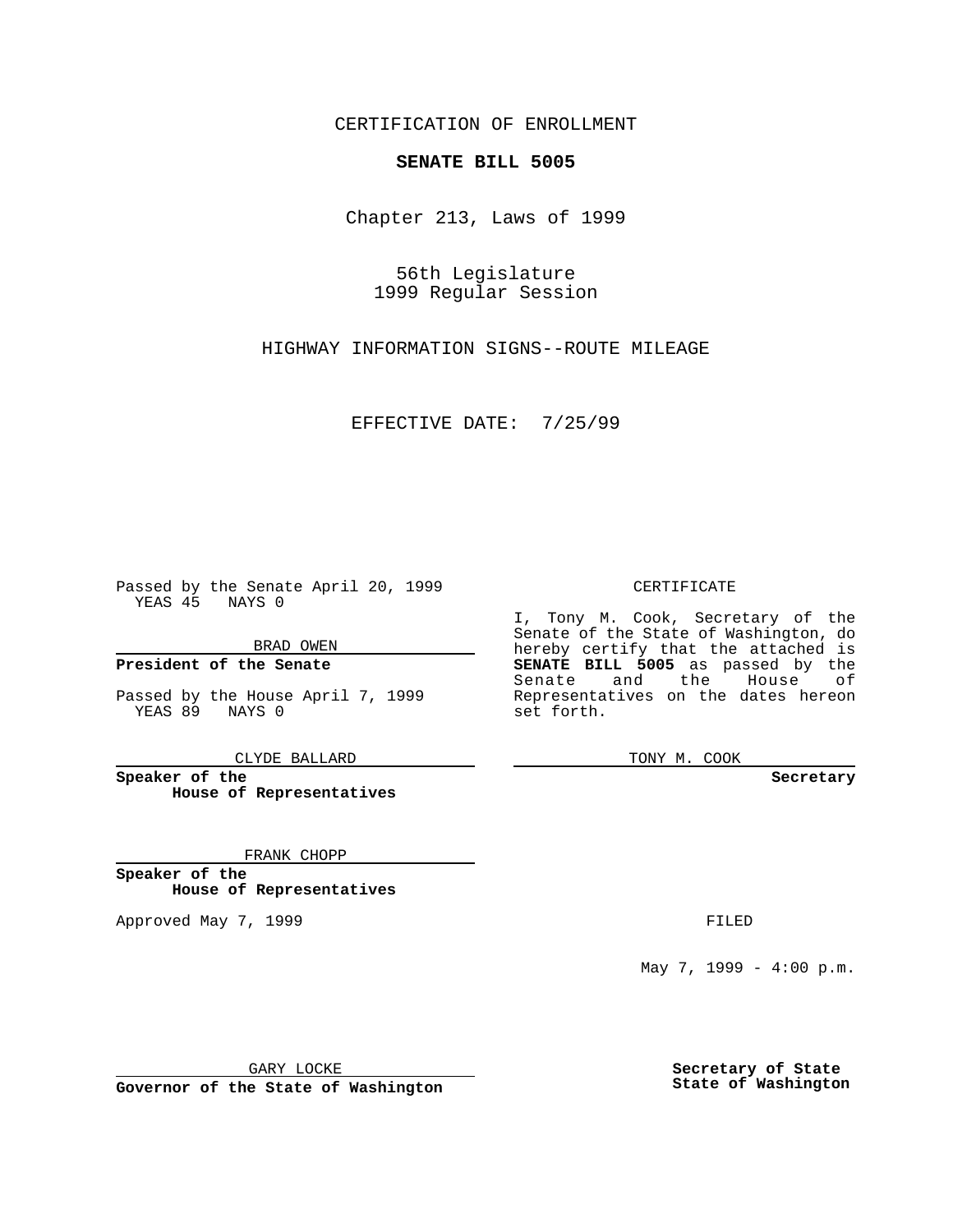## **SENATE BILL 5005** \_\_\_\_\_\_\_\_\_\_\_\_\_\_\_\_\_\_\_\_\_\_\_\_\_\_\_\_\_\_\_\_\_\_\_\_\_\_\_\_\_\_\_\_\_\_\_

\_\_\_\_\_\_\_\_\_\_\_\_\_\_\_\_\_\_\_\_\_\_\_\_\_\_\_\_\_\_\_\_\_\_\_\_\_\_\_\_\_\_\_\_\_\_\_

### AS AMENDED BY THE HOUSE

Passed Legislature - 1999 Regular Session

**State of Washington 56th Legislature 1999 Regular Session By** Senators Loveland, Haugen, Winsley and Rasmussen

Read first time 01/11/1999. Referred to Committee on Transportation.

 AN ACT Relating to highway information signs; and amending RCW 47.36.320 and 47.36.330.

BE IT ENACTED BY THE LEGISLATURE OF THE STATE OF WASHINGTON:

 **Sec. 1.** RCW 47.36.320 and 1986 c 114 s 2 are each amended to read as follows:

 The department is authorized to erect and maintain specific information panels within the right of way of both the primary system and the scenic system to give the traveling public specific information as to gas, food, recreation, or lodging available off the primary or scenic highway accessible by way of highways intersecting the primary or scenic highway. Such specific information panels and tourist- oriented directional signs shall be permitted only at locations within the corporate limits of cities and towns and areas zoned for commercial or industrial uses where there is adequate distance between interchanges to ensure compliance with the provisions of Title 23 C.F.R. Secs. 655.308(a) and 655.309(a). Specific information panels shall include the words "GAS," "FOOD," "RECREATION," or "LODGING" and directional information and may contain one or more individual business signs maintained on the panel. The erection and maintenance of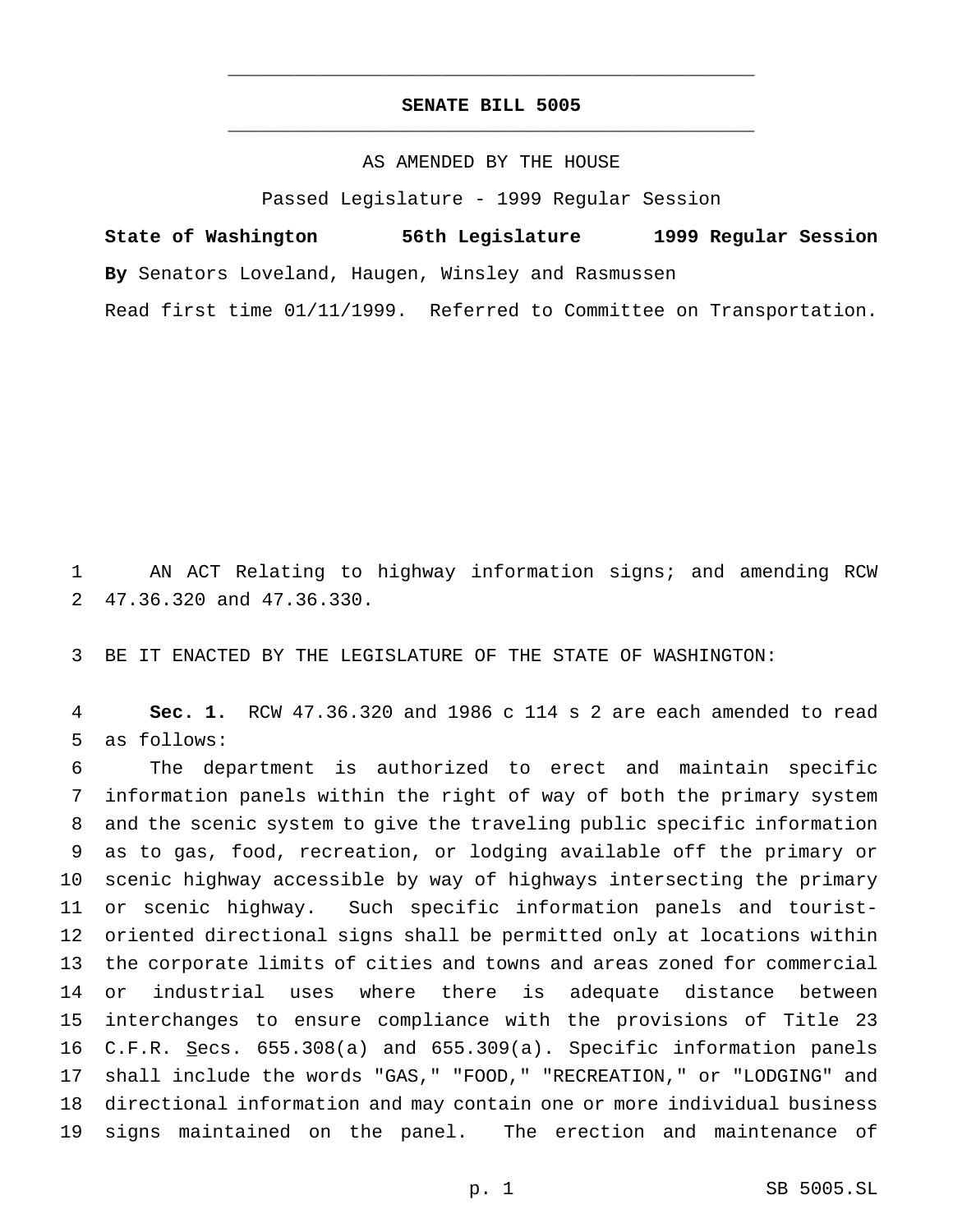specific information panels along primary or scenic highways shall conform to the national standards promulgated by the United States secretary of transportation pursuant to sections 131 and 315 of Title 23 United States Code and rules adopted by the state department of transportation including the manual on uniform traffic control devices for streets and highways. A motorist service business located within one mile of a state highway shall not be permitted to display its name, brand, or trademark on a specific information panel unless its owner has first entered into an agreement with the department limiting the height of its on-premise signs at the site of its service installation to not more than fifteen feet higher than the roof of its main building.

 The department shall adopt rules for the erection and maintenance of tourist-oriented directional signs with the following restrictions: (1) Where installed, they shall be placed in advance of the "GAS," "FOOD," "RECREATION," or "LODGING" specific information panels previously described in this section;

 (2) Signs shall not be placed to direct a motorist to an activity 19 visible from the main traveled roadway;

 (3) Premises on which the qualified tourist-oriented business is 21 located must be within fifteen miles of the state highway except as 22 provided in RCW 47.36.330(3) (b) and (c), and necessary supplemental signing on local roads must be provided before the installation of the signs on the state highway.

 The department shall charge reasonable fees for the display of individual business signs to defray the costs of their installation and maintenance.

 **Sec. 2.** RCW 47.36.330 and 1985 c 142 s 3 are each amended to read as follows:

 (1) Not more than six business signs may be permitted on specific information panels authorized by RCW 47.36.310 and 47.36.320.

 (2) The maximum distance that eligible service facilities may be located on either side of an interchange or intersection to qualify for a business sign are as follows:

 (a) On fully-controlled, limited access highways, gas, food, or lodging activities shall be located within three miles. Camping activities shall be within five miles.